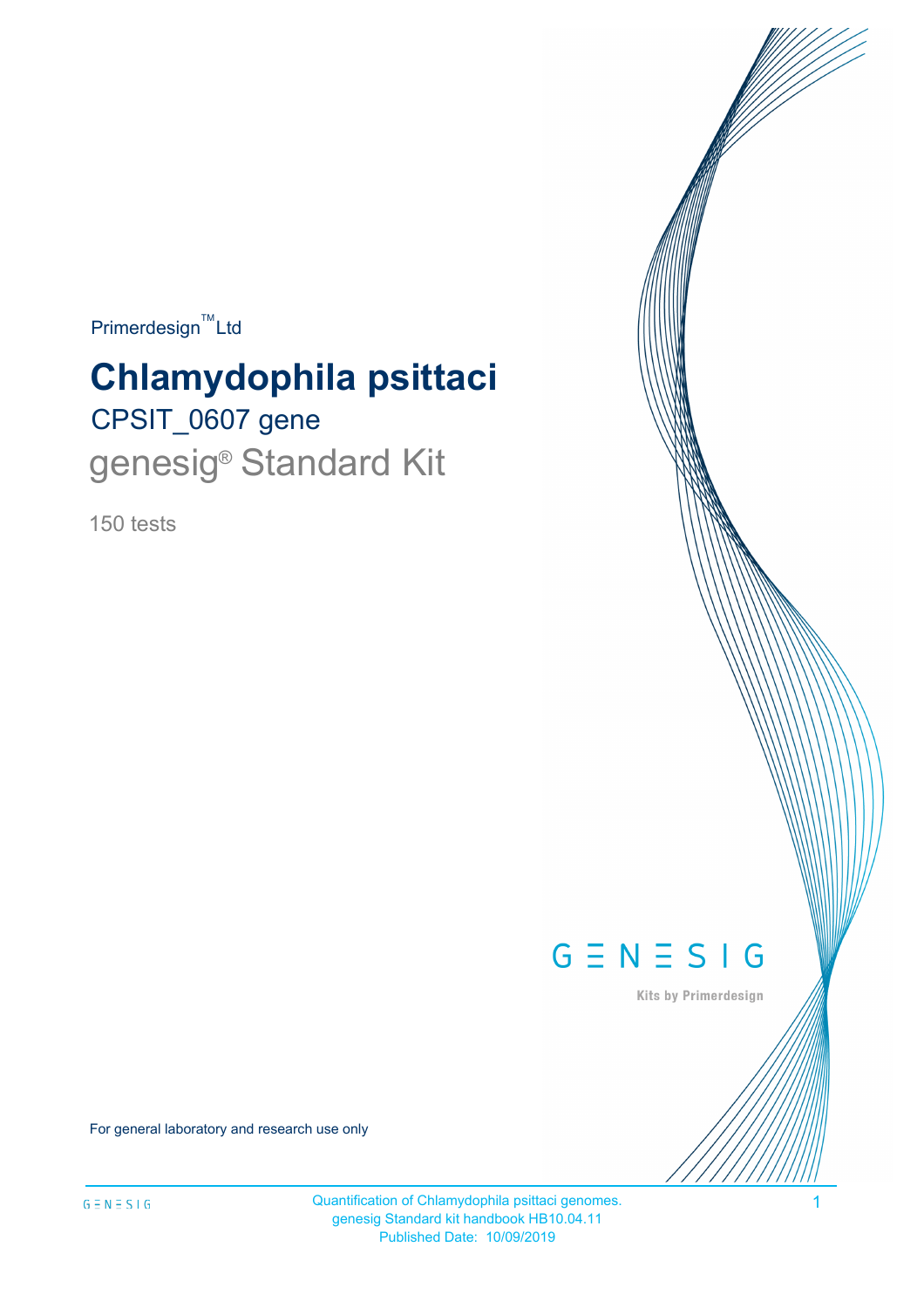### Introduction to Chlamydophila psittaci

Chlamydophila psittaci is an obligate, Gram-negative, intracellular bacterium that infects several bird species and was previously classified as Chlamydia psittaci. Its genome is a circular DNA chromosome with a circular plasmid of 7553 nucleotides encoding genes for the outer membrane proteins. Infection with this bacterium causes Psittacosis, an infection that in birds is also called parrot fever and in humans can lead to pneumonia or ornithosis.

C. psittaci is transmitted in respiratory droplets in an elementary body form which is not active. the droplets are inhaled providing the bacteria access to a new host. The elementary body attaches to cells of the respiratory tract via the bacterial outer membrane protein (Omp1) and are engulfed by phagocytosis. In the endosome, the elementary bodies transform into reticulate bodies which then undergo binary fission for up to 20 hours before turning back into elementary bodies. After replication, the endosome is lysed by the sheer volume of elementary bodies, releasing them to infect nearby host cells.

Signs of avian chlamydiosis include lethargy, anorexia and ruffled feathers. They may also have nasal or ocular discharge and green to yellow diarrhoea. Symptoms of the disease in humans include fever, headache, muscle ache and respiratory tract symptoms. Psittacosis can be treated with antimicrobial therapies including Tetracycline or macrolides. Control measures to prevent transmission to humans include isolation of newly acquired birds and implementation of rigorous disinfection measures to prevent the spread of infection.

There are 8 known serovars of Chlamydophila psittaci, and each is associated with a different Order of birds e.g., serovars A and F in psittacines, B in pigeons and doves, and C in ducks and geese.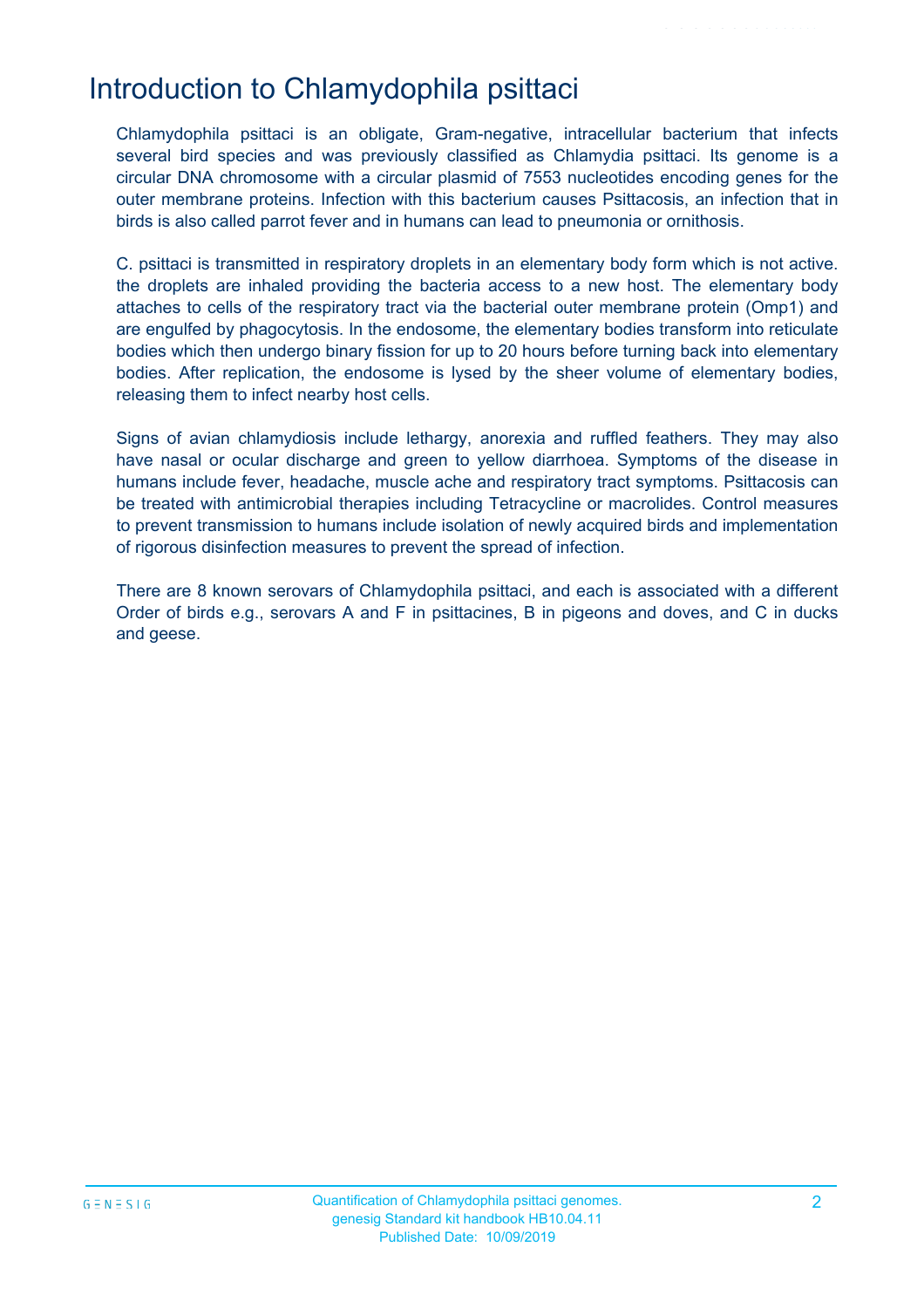## **Specificity**

The Primerdesign genesig Kit for Chlamydophila psittaci (C.psittaci) genomes is designed for the in vitro quantification of C.psittaci genomes. The kit is designed to have a broad detection profile. Specifically, the primers represent 100% homology with over 95% of the NCBI database reference sequences available at the time of design.

The dynamics of genetic variation means that new sequence information may become available after the initial design. Primerdesign periodically reviews the detection profiles of our kits and when required releases new versions.

This primers used to develop this kit have been adapted from the recent paper below:

Opota, O. et al., (2015) Improving the molecular diagnosis of Chlamydia psittaci and Chlamydia abortus infection with a species-specific duplex real-time PCR. J. Med. Microbiol. 64, 1174–1185

If you require further information, or have a specific question about the detection profile of this kit then please send an e.mail to enquiry@primerdesign.co.uk and our bioinformatics team will answer your question.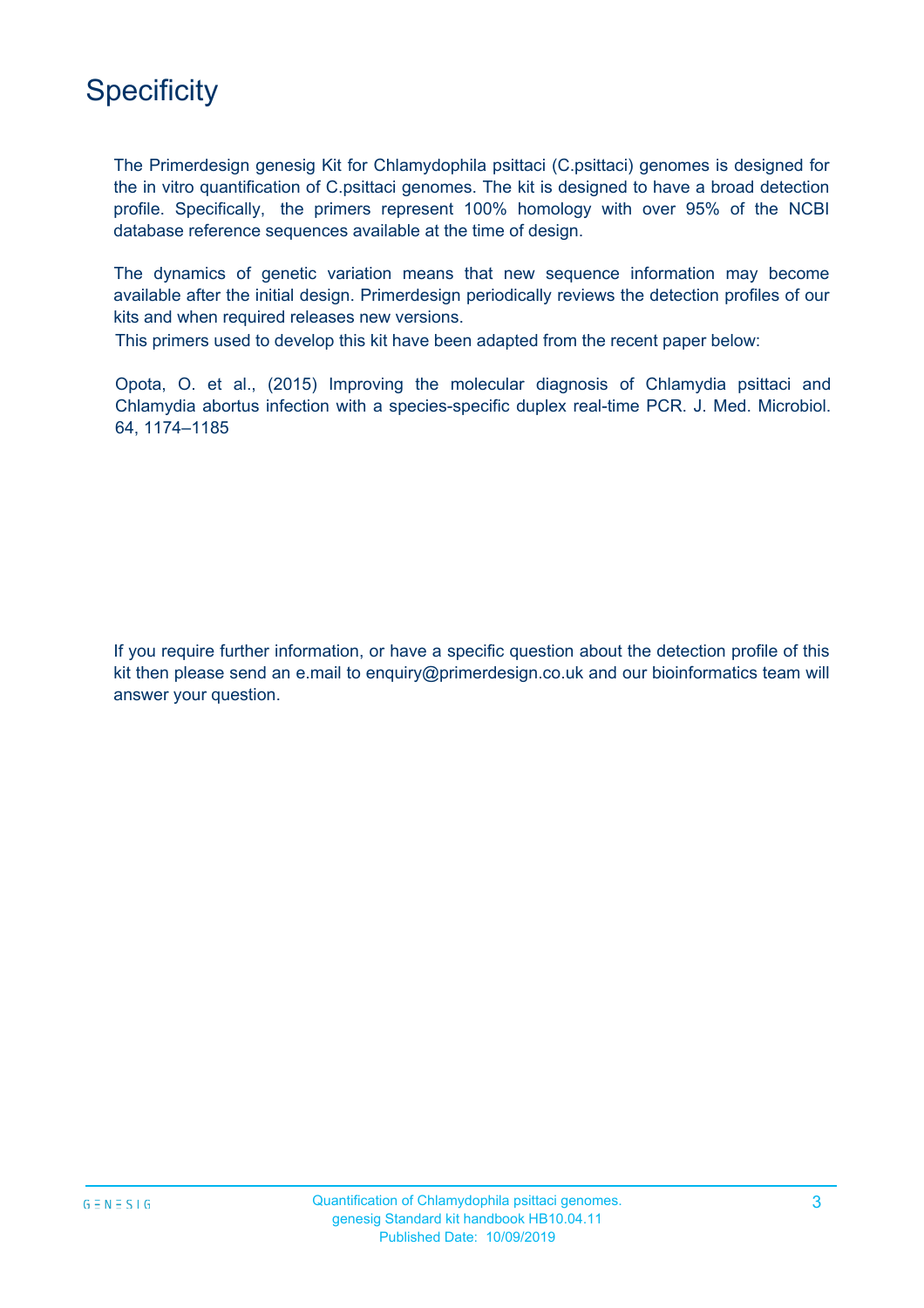# Kit contents

- **C.psittaci specific primer/probe mix (150 reactions BROWN)** FAM labelled
- **C.psittaci positive control template (for Standard curve RED)**
- **RNase/DNase free water (WHITE)** for resuspension of primer/probe mixes
- **Template preparation buffer (YELLOW)** for resuspension of positive control template and standard curve preparation

## Reagents and equipment to be supplied by the user

#### **Real-time PCR Instrument**

#### **Extraction kit**

This kit is recommended for use with genesig Easy DNA/RNA extraction kit. However, it is designed to work well with all processes that yield high quality RNA and DNA with minimal PCR inhibitors.

#### **oasig**TM **lyophilised or Precision**®**PLUS 2X qPCR Master Mix**

This kit is intended for use with oasig or PrecisionPLUS 2X qPCR Master Mix.

**Pipettors and Tips**

**Vortex and centrifuge**

**Thin walled 1.5 ml PCR reaction tubes**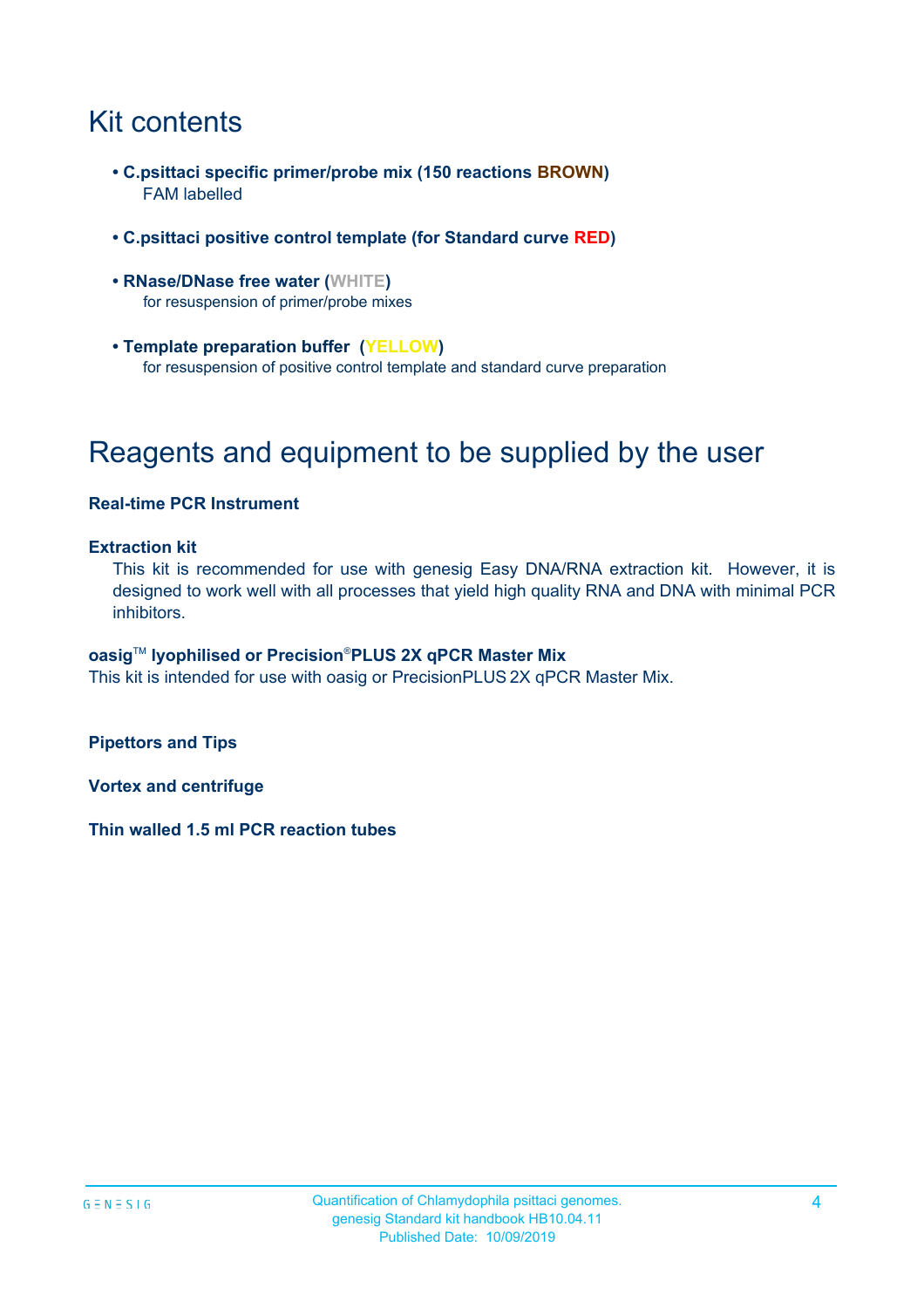### Kit storage and stability

This kit is stable at room temperature but should be stored at -20ºC on arrival. Once the lyophilised components have been resuspended they should not be exposed to temperatures above -20°C for longer than 30 minutes at a time and unnecessary repeated freeze/thawing should be avoided. The kit is stable for six months from the date of resuspension under these circumstances.

If a standard curve dilution series is prepared this can be stored frozen for an extended period. If you see any degradation in this serial dilution a fresh standard curve can be prepared from the positive control.

Primerdesign does not recommend using the kit after the expiry date stated on the pack.

### Suitable sample material

All kinds of sample material suited for PCR amplification can be used. Please ensure the samples are suitable in terms of purity, concentration, and DNA integrity. Always run at least one negative control with the samples. To prepare a negative-control, replace the template DNA sample with RNase/DNase free water.

### Dynamic range of test

Under optimal PCR conditions genesig C.psittaci detection kits have very high priming efficiencies of >90% and can detect less than 100 copies of target template.

### Notices and disclaimers

This product is developed, designed and sold for research purposes only. It is not intended for human diagnostic or drug purposes or to be administered to humans unless clearly expressed for that purpose by the Food and Drug Administration in the USA or the appropriate regulatory authorities in the country of use. During the warranty period Primerdesign genesig detection kits allow precise and reproducible data recovery combined with excellent sensitivity. For data obtained by violation to the general GLP guidelines and the manufacturer's recommendations the right to claim under guarantee is expired. PCR is a proprietary technology covered by several US and foreign patents. These patents are owned by Roche Molecular Systems Inc. and have been sub-licensed by PE Corporation in certain fields. Depending on your specific application you may need a license from Roche or PE to practice PCR. Additional information on purchasing licenses to practice the PCR process may be obtained by contacting the Director of Licensing at Roche Molecular Systems, 1145 Atlantic Avenue, Alameda, CA 94501 or Applied Biosystems business group of the Applera Corporation, 850 Lincoln Centre Drive, Foster City, CA 94404. In addition, the 5' nuclease assay and other homogeneous amplification methods used in connection with the PCR process may be covered by U.S. Patents 5,210,015 and 5,487,972, owned by Roche Molecular Systems, Inc, and by U.S. Patent 5,538,848, owned by The Perkin-Elmer Corporation.

### **Trademarks**

Primerdesign™ is a trademark of Primerdesign Ltd.

genesig $^\circledR$  is a registered trademark of Primerdesign Ltd.

The PCR process is covered by US Patents 4,683,195, and 4,683,202 and foreign equivalents owned by Hoffmann-La Roche AG. BI, ABI PRISM® GeneAmp® and MicroAmp® are registered trademarks of the Applera Genomics (Applied Biosystems Corporation). BIOMEK® is a registered trademark of Beckman Instruments, Inc.; iCycler™ is a registered trademark of Bio-Rad Laboratories, Rotor-Gene is a trademark of Corbett Research. LightCycler™ is a registered trademark of the Idaho Technology Inc. GeneAmp®, TaqMan® and AmpliTaqGold® are registered trademarks of Roche Molecular Systems, Inc., The purchase of the Primerdesign reagents cannot be construed as an authorization or implicit license to practice PCR under any patents held by Hoffmann-LaRoche Inc.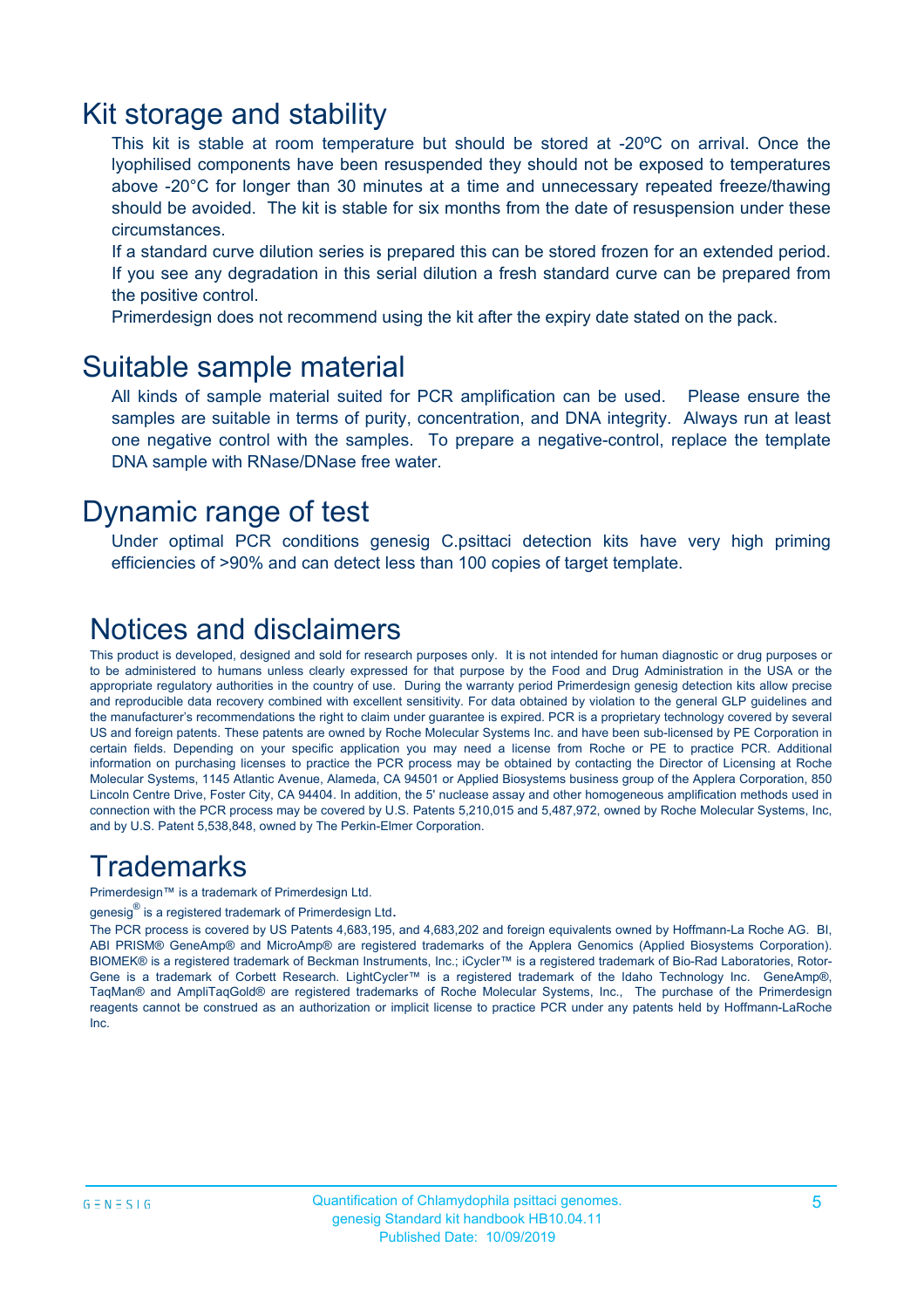### Principles of the test

#### **Real-time PCR**

A C.psittaci specific primer and probe mix is provided and this can be detected through the FAM channel.

The primer and probe mix provided exploits the so-called TaqMan® principle. During PCR amplification, forward and reverse primers hybridize to the C.psittaci DNA. A fluorogenic probe is included in the same reaction mixture which consists of a DNA probe labeled with a 5`-dye and a 3`-quencher. During PCR amplification, the probe is cleaved and the reporter dye and quencher are separated. The resulting increase in fluorescence can be detected on a range of qPCR platforms.

#### **Positive control**

For copy number determination and as a positive control for the PCR set up, the kit contains a positive control template. This can be used to generate a standard curve of C.psittaci copy number / Cq value. Alternatively the positive control can be used at a single dilution where full quantitative analysis of the samples is not required. Each time the kit is used, at least one positive control reaction must be included in the run. A positive result indicates that the primers and probes for detecting the target C.psittaci gene worked properly in that particular experimental scenario. If a negative result is obtained the test results are invalid and must be repeated. Care should be taken to ensure that the positive control does not contaminate any other kit component which would lead to false-positive results. This can be achieved by handling this component in a Post PCR environment. Care should also be taken to avoid cross-contamination of other samples when adding the positive control to the run. This can be avoided by sealing all other samples and negative controls before pipetting the positive control into the positive control well.

#### **Negative control**

To validate any positive findings a negative control reaction should be included every time the kit is used. For this reaction the RNase/DNase free water should be used instead of template. A negative result indicates that the reagents have not become contaminated while setting up the run.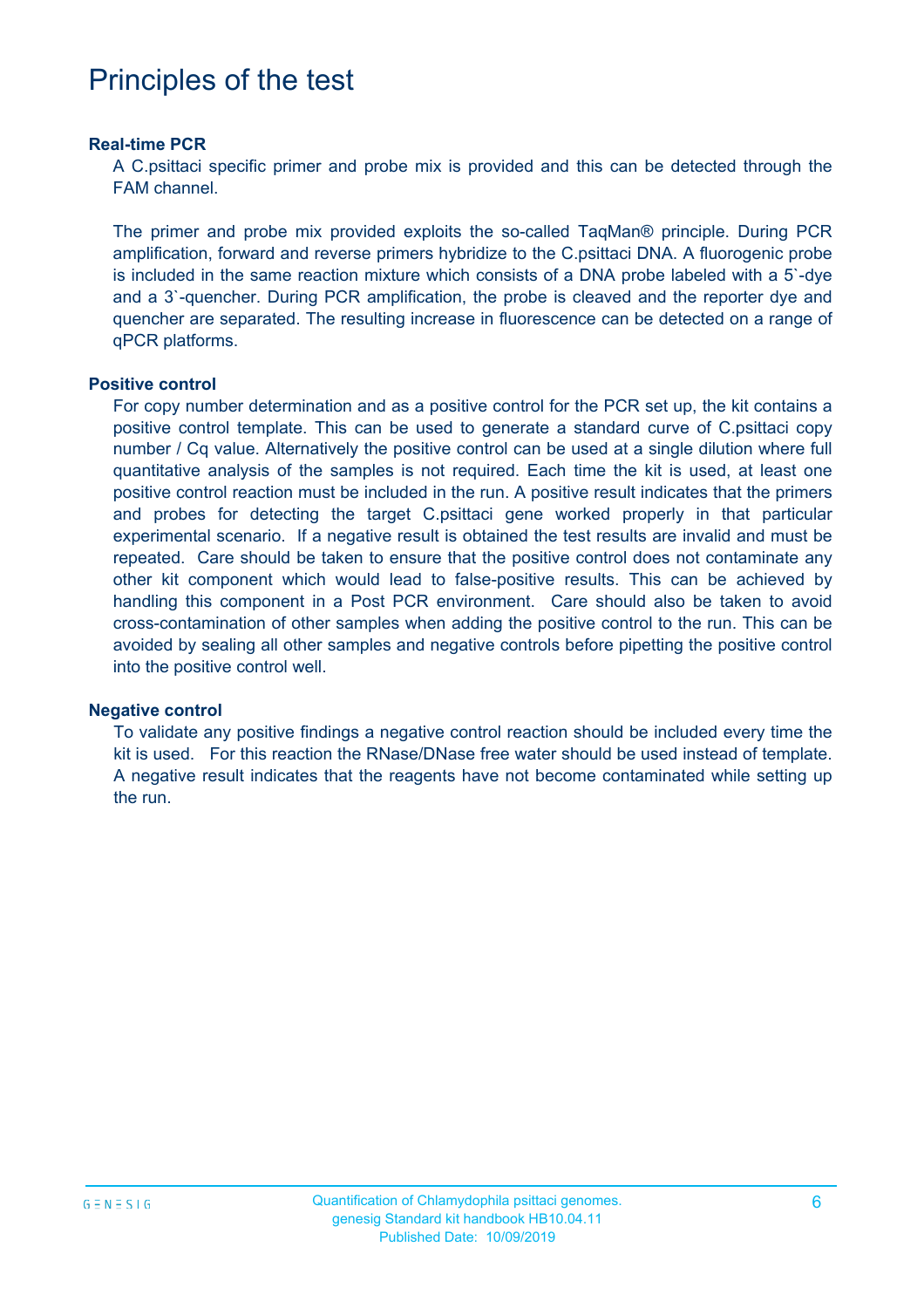### Resuspension protocol

To minimize the risk of contamination with foreign DNA, we recommend that all pipetting be performed in a PCR clean environment. Ideally this would be a designated PCR lab or PCR cabinet. Filter tips are recommended for all pipetting steps.

#### **1. Pulse-spin each tube in a centrifuge before opening.**

This will ensure lyophilised primer and probe mix is in the base of the tube and is not spilt upon opening the tube.

#### **2. Resuspend the kit components in the RNase/DNase free water supplied, according to the table below.**

To ensure complete resuspension, vortex each tube thoroughly.

| Component - resuspend in water      | <b>Nolume</b> |
|-------------------------------------|---------------|
| <b>Pre-PCR pack</b>                 |               |
| C.psittaci primer/probe mix (BROWN) | 165 ul        |

#### **3. Resuspend the positive control template in the template preparation buffer supplied, according to the table below:**

To ensure complete resuspension, vortex the tube thoroughly.

| Component - resuspend in template preparation buffer |        |  |
|------------------------------------------------------|--------|--|
| <b>Post-PCR heat-sealed foil</b>                     |        |  |
| C.psittaci Positive Control Template (RED) *         | 500 µl |  |

\* This component contains high copy number template and is a VERY significant contamination risk. It must be opened and handled in a separate laboratory environment, away from the other components.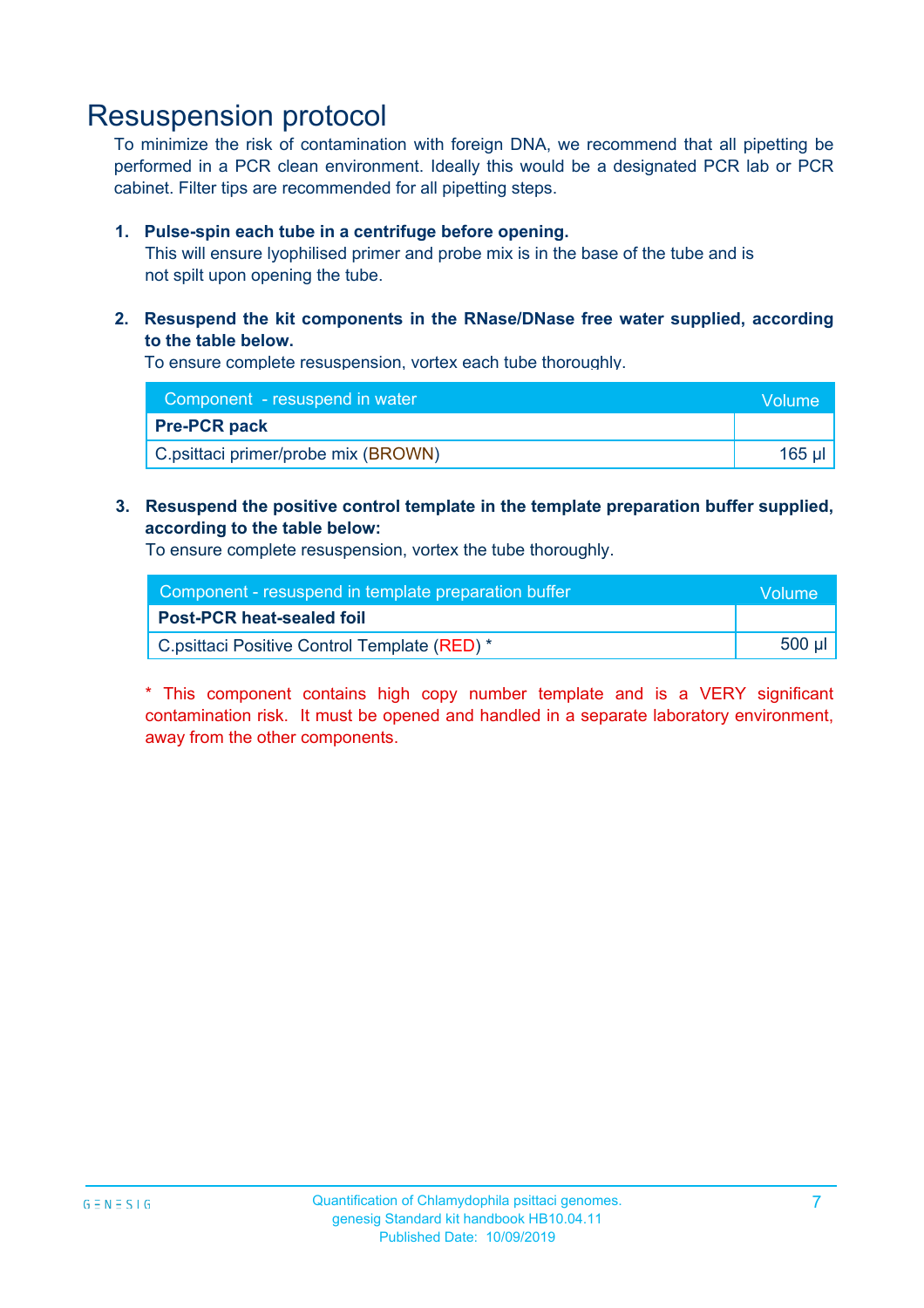# qPCR detection protocol

**1. For each DNA sample prepare a reaction mix according to the table below:** Include sufficient reactions for positive and negative controls.

| Component                                 | Volume          |
|-------------------------------------------|-----------------|
| oasig or PrecisionPLUS 2X qPCR Master Mix | 10 $\mu$        |
| C.psittaci primer/probe mix (BROWN)       | 1 µl            |
| <b>RNase/DNase free water (WHITE)</b>     | $4 \mu$         |
| <b>Final Volume</b>                       | 15 <sub>µ</sub> |

- **2. Pipette 15µl of this mix into each well according to your qPCR experimental plate set up.**
- **3. Prepare DNA templates for each of your samples.**
- **4. Pipette 5µl of DNA template into each well, according to your experimental plate set up.**

For negative control wells use 5µl of RNase/DNase free water. The final volume in each well is 20µl.

**5. If a standard curve is included for quantitative analysis, prepare a reaction mix according to the table below:**

| Component                                 | Volume          |
|-------------------------------------------|-----------------|
| oasig or PrecisionPLUS 2X qPCR Master Mix | 10 µl           |
| C.psittaci primer/probe mix (BROWN)       | 1 µl            |
| <b>RNase/DNase free water (WHITE)</b>     | $4 \mu$         |
| <b>Final Volume</b>                       | 15 <sub>µ</sub> |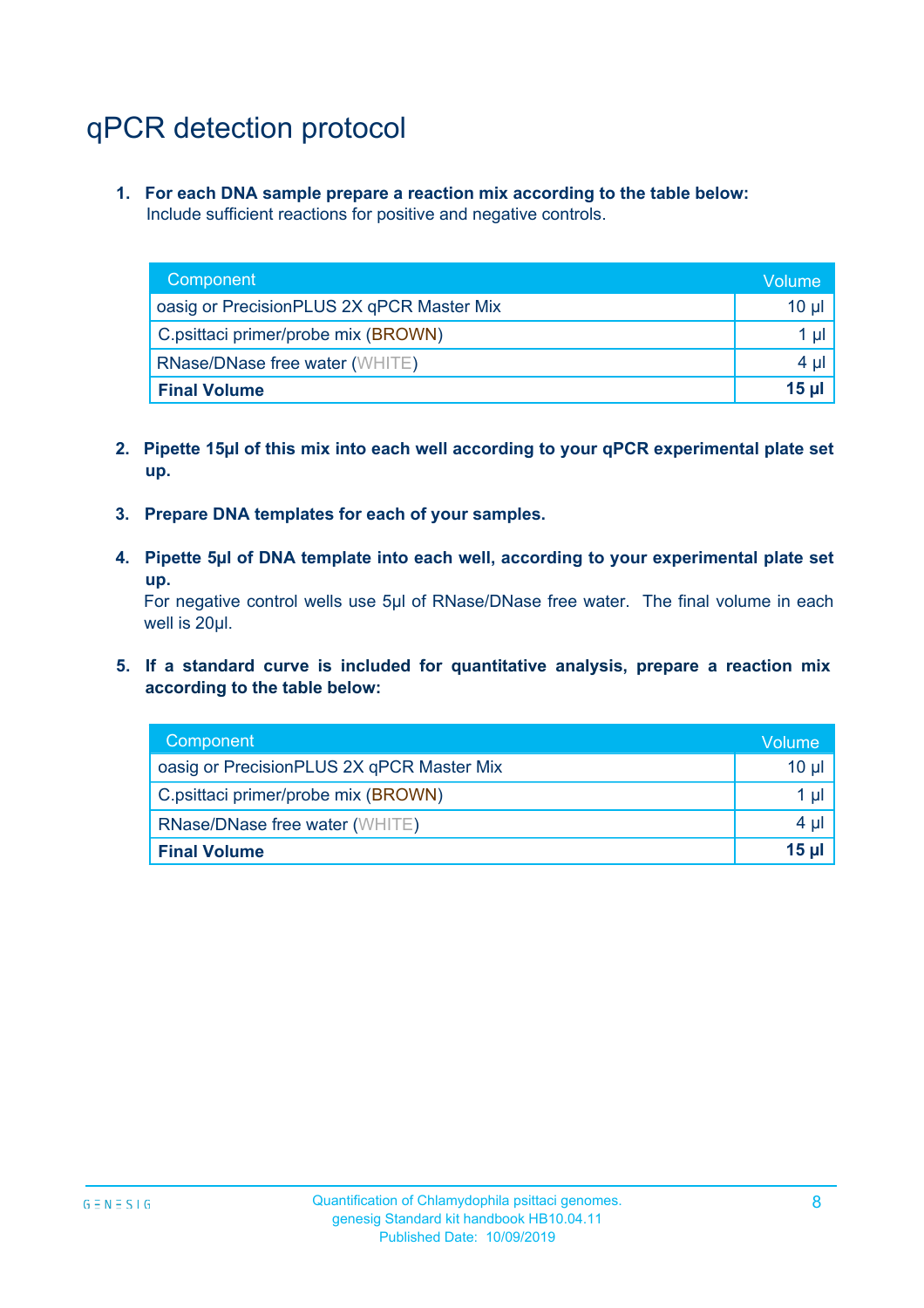#### **6. Preparation of a standard curve dilution series.**

- 1) Pipette 90µl of template preparation buffer into 5 tubes and label 2-6
- 2) Pipette 10µl of Positive Control Template (RED) into tube 2
- 3) Vortex thoroughly
- 4) Change pipette tip and pipette 10µl from tube 2 into tube 3
- 5) Vortex thoroughly

Repeat steps 4 and 5 to complete the dilution series

| <b>Standard Curve</b>         | <b>Copy Number</b>     |
|-------------------------------|------------------------|
| Tube 1 Positive control (RED) | $2 \times 10^5$ per µl |
| Tube 2                        | $2 \times 10^4$ per µl |
| Tube 3                        | $2 \times 10^3$ per µl |
| Tube 4                        | $2 \times 10^2$ per µl |
| Tube 5                        | 20 per µl              |
| Tube 6                        | 2 per µl               |

7. Pipette 5µl of standard template into each well for the standard curve according to your experimental plate set up.

The final volume in each well is 20µl.

# qPCR amplification protocol

Amplification conditions using oasig or PrecisionPLUS 2X qPCR Master Mix.

|             | <b>Step</b>              | <b>Time</b>     | <b>Temp</b>    |
|-------------|--------------------------|-----------------|----------------|
|             | Enzyme activation        | 2 min           | $95^{\circ}$ C |
| Cycling x50 | <b>Denaturation</b>      | 10 <sub>s</sub> | 95 $\degree$ C |
|             | <b>DATA COLLECTION *</b> | 60 s            | 60 °C          |

\* Fluorogenic data should be collected during this step through the FAM channel